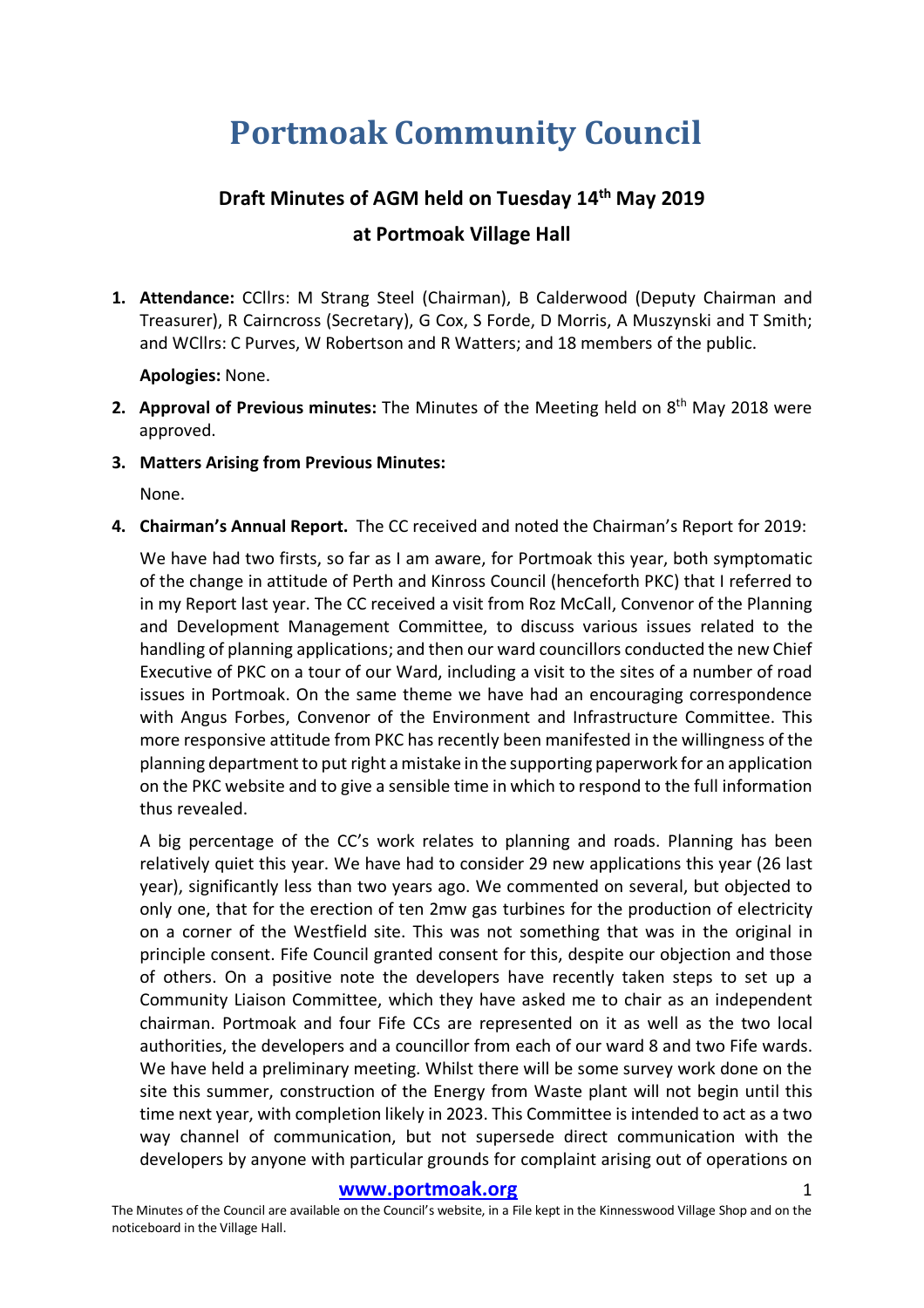the ground. The CC is still considering its response to the only other applications of note, namely the applications to vary the existing permission by demolishing the remainder of the Lomond Inn and replacing it with a new build house. The CC is aware that there is some support for an attempt by a community body to buy the site of the inn.

Roads are a never ending issue and progress is slow. The trouble is that the department in PKC is fundamentally understaffed. They have a backlog of over 500 hundred requests to be added to the existing programme of works. In order to cope with this they have devised a system of prioritising requests by reference to number of accidents, road environment, alignment, school travel etc and cost. Whilst one recognises the need for a prioritising system the problem with what is proposed is that cost is the overriding factor. High risk, low cost situations which come top of the tree are rare birds! However, we are making slow progress with the long standing issues of access and safety at the school, and the safe footpath from Scotlandwell to the church to the extent that they are now on the roads committee agenda, as is also the possibility of traffic lights at Balgedie Toll. A 20mph speed limit is about to be installed in Kinnesswood for a trial period. I regret to have to say that we were not able to overcome the title problems at the Moss Road carpark, so that remains to be used as such at the pleasure of the owners.

Roads related is the proposal, supported by the Kinross-shire Partnership, to declare the "Heart 200" as a tourist route. This is modelled on the Route 500 in the North West Highlands, which has been very successful, some would say too successful, in attracting tourist traffic. Included in the route are the roads round the loch, the A911 and B9097. These are not single track roads like the Highlands but there are problem points like the Balgedie Toll. Tourist traffic would help to make the case for traffic lights there. It would also create opportunities for the existing businesses on those roads and perhaps encourage new ones.

I have continued to wrestle with the problem of finding a replacement for our full up graveyard. I have identified a possible site but to date it has not been assessed for suitability by PKC, despite reminders.

Andrew Muszynski and Graham Cox have been working steadily on our Resilience Plan through the year and would hope to have something on which to go public shortly. Things like the data protection regulations make it difficult to put together something whose essence is communication.

Thanks to the many of you who filled in the questionnaire produced by our Ward Councillors surveying transport needs and deficiencies. We look forward to seeing the outcome of that exercise. It is apparent that the categories who feel the lack of public transport most are the elderly and the high school age groups.

During the year PKC have introduced a revised scheme of establishment for community councils. It will come into effect at the beginning of November. The most noticeable changes will be that the year-end moves to the  $31<sup>st</sup>$  August with the AGM moving to October and that a part of Loch Leven will come within our jurisdiction. As most of the houses in the parish overlook the loch it has seemed anomalous that we have had no technical interest in it and what happens on it, even though we are the area most affected. Kinross and Orwell CCs have been willing to share and I am grateful to them for that. It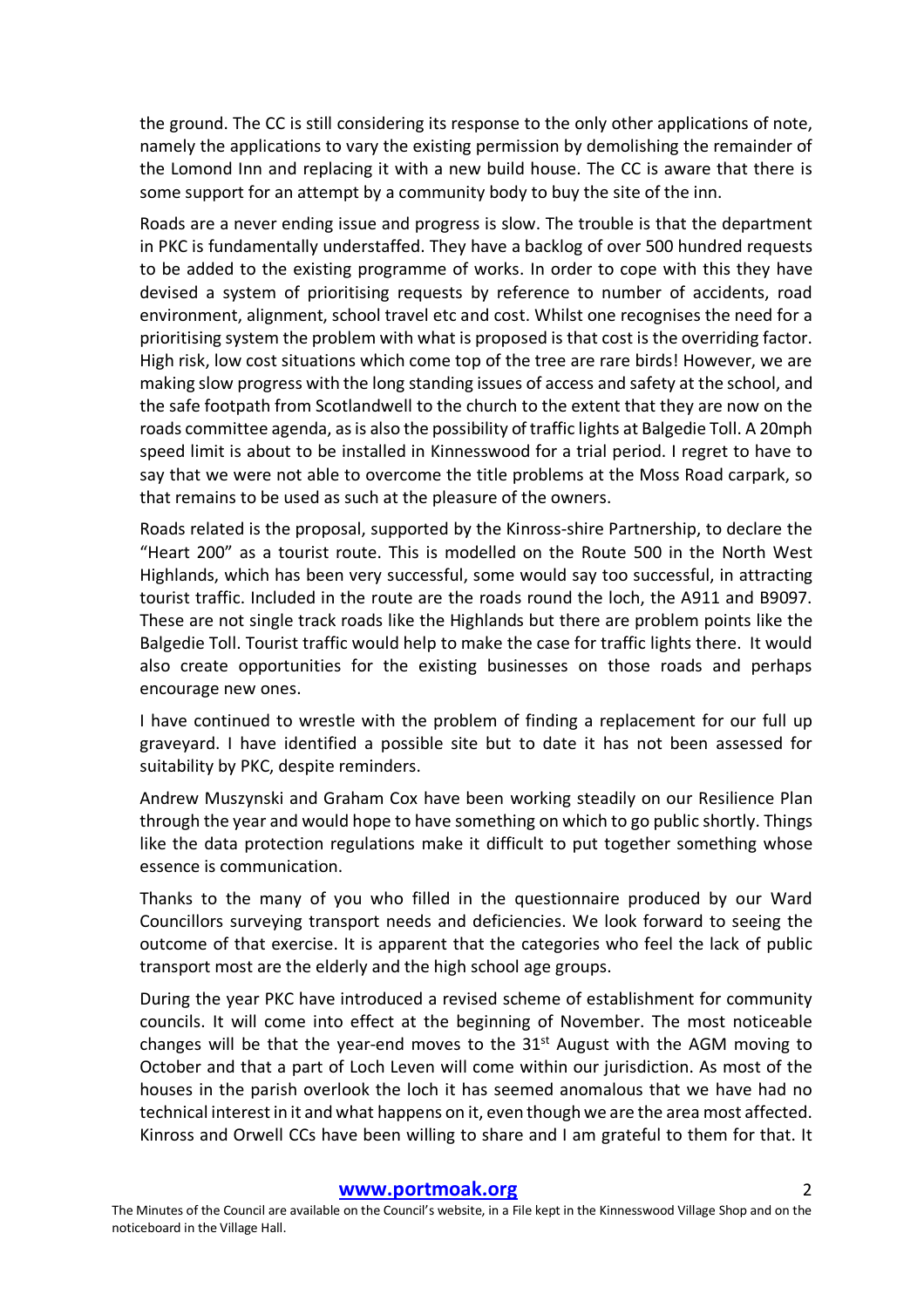should mean that we are involved in any consultations about the loch sponsored by SNH and others.

I am grateful to my fellow councillors for their support and hard work during the year. Tom Smith has indicated that he wishes to stand down at the end of this meeting. He has been on the Council, I think, for longer than any of us and I thank him particularly, not least for his work in coordinating the Paths Group which involves a lot of work, physically as well as mentally. The CC will be looking for a volunteer to take over the Paths Group, and someone to take Tom's place on the Council.

We are all standing down after the October meeting as this is election year and I hope there will be sufficient candidates for the 8 places to trigger an election. There could be no better indication of a healthy community. I myself shall not be a candidate; I have been a member for, I think, eight years and chairman for six. It has been mostly enjoyable and I have made new friends through it, but it is time for a new face.

Malcolm Strang Steel. 08/05/19

**5. Treasurer's Annual Report.** The Treasurer reported that with support from PKC outstanding current and historic legal liabilities had been met. Therefore at the year-end  $31<sup>st</sup>$  March 2019 there was: £0.00 in the General Account; and £1,144.41 in the Michael Bruce Way Account giving a total of £1,144.41. In the No3 Holding account there was £0.00.

# **6. Approval of Annual Accounts**

The accounts for the year to 31 March 2019 had been subject to independent examination and as such submitted for approval by the Community Council prior to their submission to Perth & Kinross Council. The accounts were duly approved by the CC and the Treasurer instructed to submit them to Perth and Kinross Council and to obtain the funding grant for the forthcoming financial year.

The full Income and Expenditure of the CC's accounts can be found on the CC website.

# **7. Office Bearers for 2019**

The following office bearers were appointed until November 2019:

Chairman: CCllr M Strang Steel

*Proposed by CCllr Cox and Seconded by CCllr T Smith.* 

Secretary: CCllr R Cairncross

*Proposed by CCllr M Strang Steel and Seconded by CCllr B Calderwood.*

Treasurer: CCllr B Calderwood

*Proposed by CCllr Cox and Seconded by CCllr T Smith*

Deputy Chairman: B Calderwood

*Proposed by CCllr Cox and Seconded by CCllr T Smith.*

**8. Revised Scheme of Establishment of Community Councils effective November 2019:** The CC noted that a new Council would be appointed following an election on Thursday  $7<sup>th</sup>$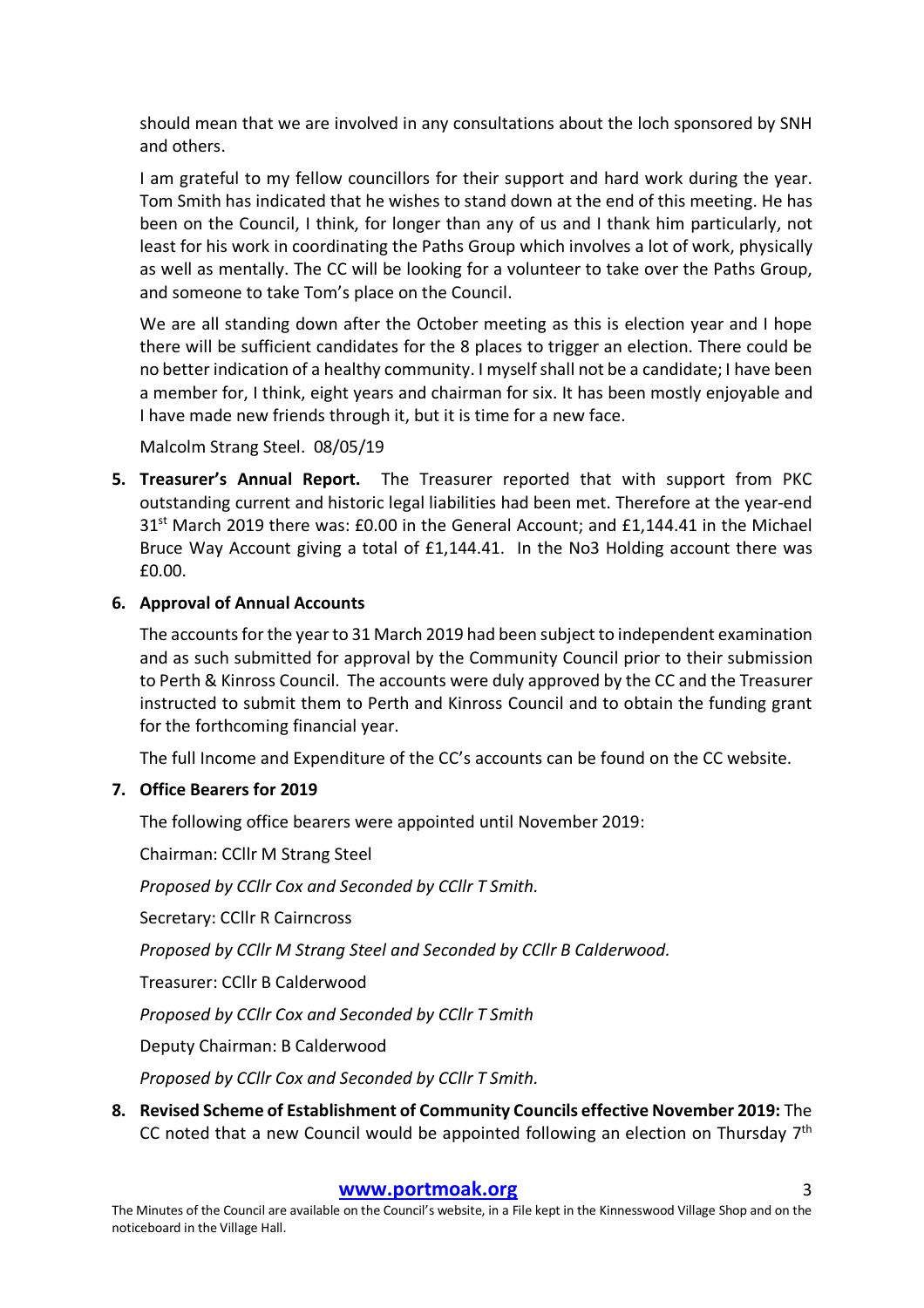November 2019. Thereafter the financial year would conclude on 31st August 2020 with the next AGM being Tuesday 13th October 2020.

**9. Date of next AGM:** 7.30pm on Tuesday 13th October 2020 at Portmoak Village Hall.

The Chairman thanked everyone for their attendance.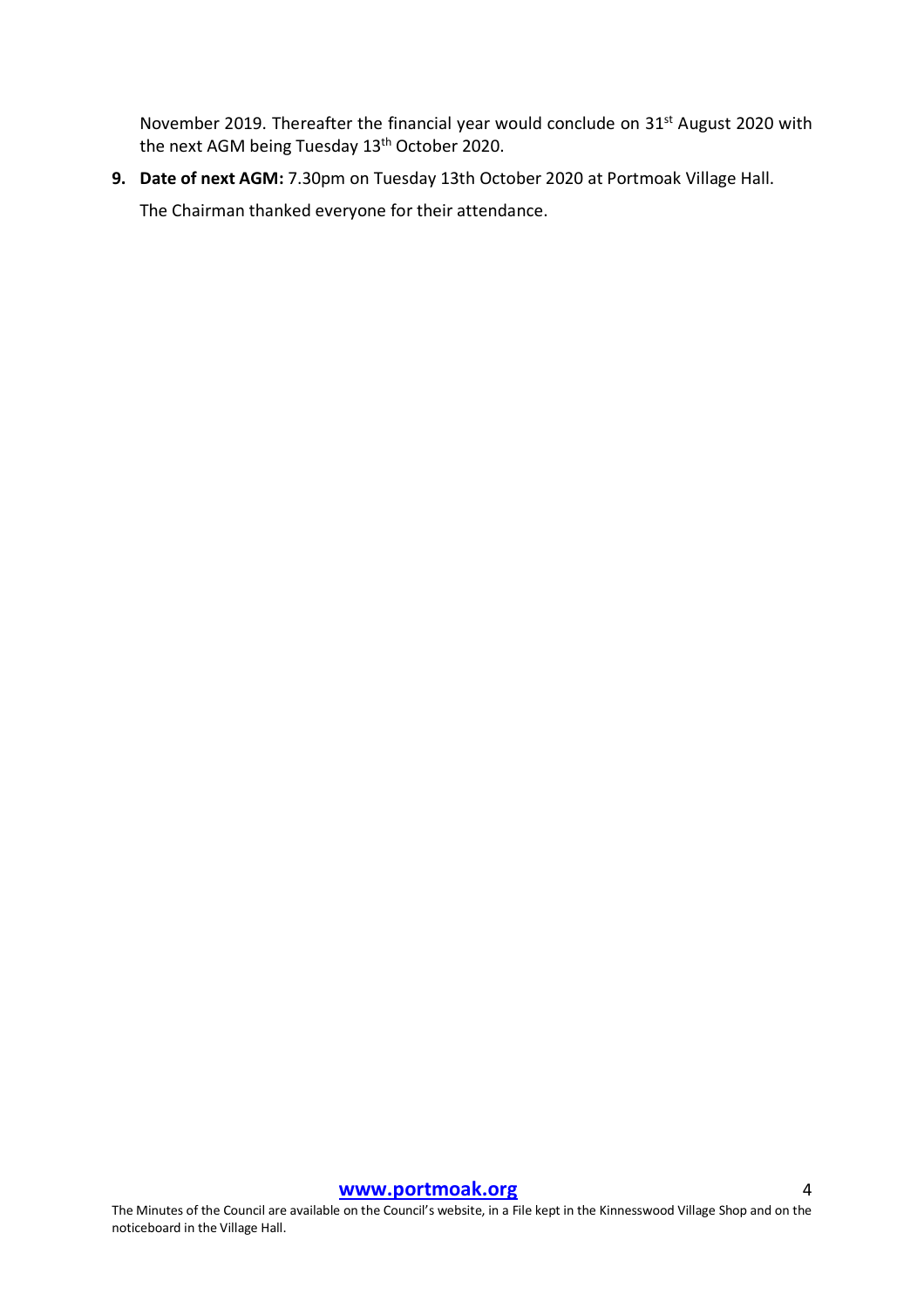# **Portmoak Community Council**

# **Draft Minute of Meeting held on 14th May 2019**

# **at Portmoak Village Hall, Scotlandwell**

**1. Attendance:** CCllrs M Strang Steel (Chairman), R Cairncross (Secretary), B Calderwood (Treasurer), G Cox, S Forde, D Morris, A Muszynski and T Smith; and WCllrs M Barnacle, W Robertson; and PC D Stapleton and PS Michelle Burns of Police Scotland; and 18 members of the public.

### **Apologies:** None.

**2. Approval of Previous minutes:** The Minutes of the CC meeting held on 9th April 2019 were approved.

#### **3. Matters Arising from Previous Minutes:**

*Item 3 School Access - policy on parking and safe access routes for children.* There had been some progress. The CC learned that the work needed to ensure safe access routes for children around the School had been commissioned by PKC (improved crossing markings and an improved buildout in the car park). In due course these would be referred to the Environment and Infrastructure Committee. Likewise, once all changes had been completed, preparation of a Protocol for all car users taking children to and from the school was in hand. Regrettably there had been no progress in securing consensus on limited restrictions on parking on Buchan Avenue. There was a need to resolve this matter: large vehicles found it difficult to negotiate Buchan Avenue often finding it necessary to do so by driving contrary to the existing one-way system; access of emergency vehicles could be impeded; vehicles could be parked close to the school gates on the spur off Buchan Avenue leading to the School. Although provision had been made for residents who might lose parking outside their home, the CC heard from a resident that there were difficulties arising from any solution so far identified. This was a recurrent problem (not restricted to the times of entry and exit from the school) that merited a solution and for which none so far had been acceptable to some residents. **ACTION: At the suggestion of WCllr W Robertson, the Chairman will write to the Convenor of the Environment and Infrastructure Committee seeking that an "Arngask solution" to restrict all traffic movement around the school at entry and exit times be considered.** Cllr Morris indicated that it was not clear what was meant by the "Arngask solution" and if it involved restricting vehicular access up Bruce Road from the Main Street it would cause chaos on the Main Steet with the A911 completely blocked with traffic.

*Item 3 Footpath from Scotlandwell to the Church, Hall and beyond.* There had been no progress. WCllrs advised that PKC Road Safety Officers had confirmed that completing the outstanding option appraisal of eligible routes was on their list to deliver within the current financial year. It was unclear how the new system of ranking priorities for road safety improvements would affect this. **ACTION: WCllrs will monitor and report progress.**

*Item 3 Resilience - being better prepared for risks. Community Emergency Plan.* The project was progressing with a Plan now near conclusion. A recent power cut had been rapidly resolved and the local network was strengthened by a number of "interconnectors" which enabled power to be rerouted in the event of local damage.

*Item 3 Review of Scheme of Establishment of Community Councils.* Agreement on the new boundaries as they affect Loch Leven had been sought by the Chairman. WCllrs confirmed that Kinross CC had so agreed and that it was understood that Milnathort and Orwell CC had also done so.

*Item 3 Portmoak Cemetery.* No progress. PKC had yet to comment on the suitability of a potential site.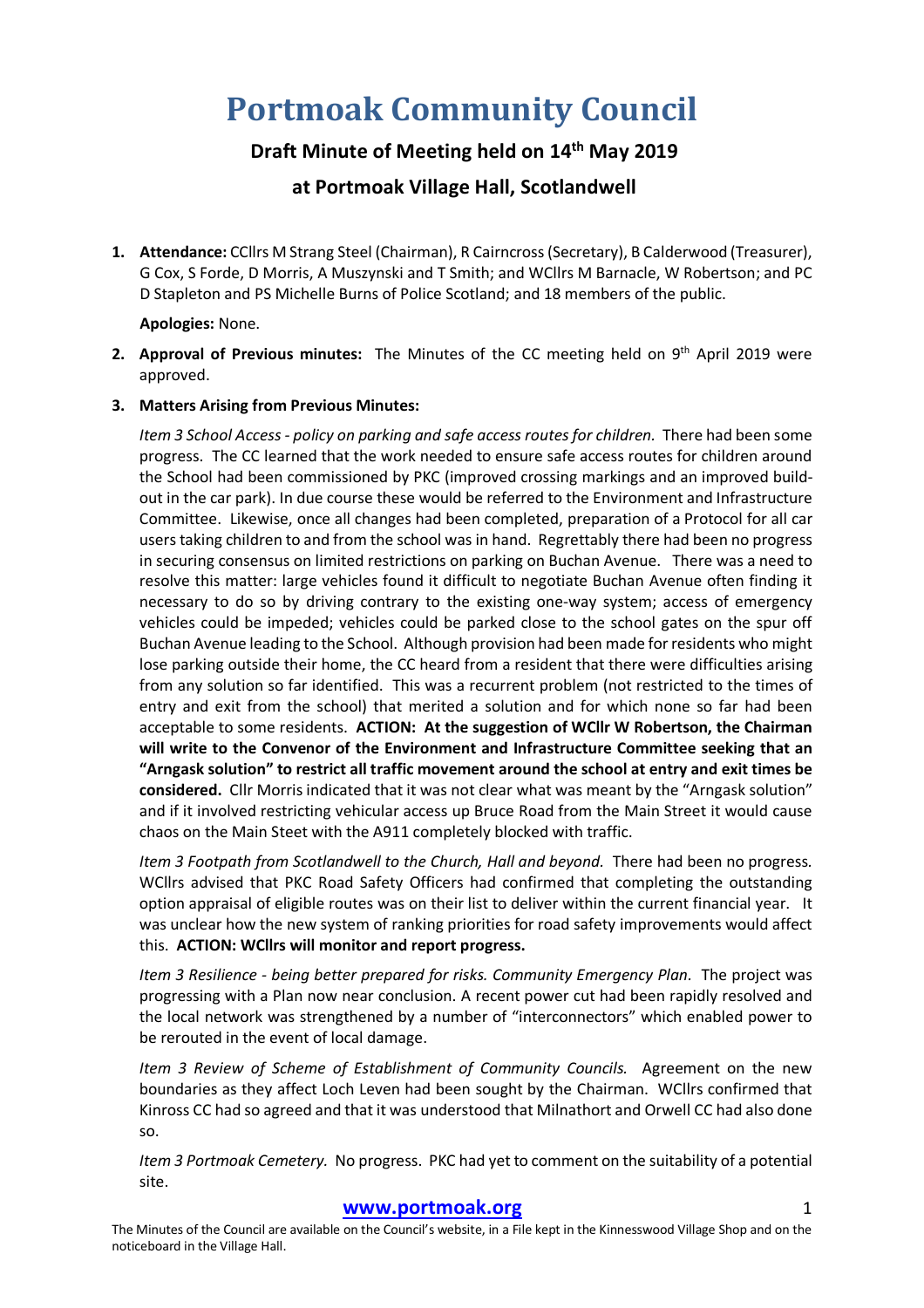*Item 4 Rural Transport.* WCllrs reported that there had been more than 200 responses to the circulated questionnaire. These were currently being analysed and would be shared with CCs at the forthcoming meeting of the Kinross Forum.

## **4. Reports:**

- 1. **Police**: PC D Stapleton introduced PS Michele Burns who had recently taken up post as Community Sergeant for Kinross-shire. The CC offered a warm welcome to both. PC Stapleton also reported that the local community team would shortly be at full strength with the new appointment of PC B Clark. 1) The CC noted the local report from PC D Stapleton that, although there had been no recent incidents in Portmoak, there was criminality elsewhere in Kinross-shire. The long established concern that Police Reports never included accident reports was reviewed. This was now important information and was all the more relevant as it would explicitly be included in the formula applied by PKC Roads in determining priorities for road safety improvements. It appeared that current police practice does not register such accidents unless there is harm to individuals. The CC noted that the new VAS were having effect and were readily revealing to the general public where vehicles passing a VAS exceeded the required limit. PS Michelle Burns offered to make available advice to stay within 30mph speed limits that could be promoted through affixing clear labels to wheelie bins. 2) The CC also noted the Area Commander Bulletins of 10th, 17th and 24th April and of  $1<sup>st</sup>$  and  $8<sup>th</sup>$  May.
- 2. **Treasurer:** The balance at the month ending 30th April was £0.00 in the General Account; and £1,144.41 in the Michael Bruce Way Account giving a total of £1,144.41. The "Holding Account" No. 3 held £0.00.
- 3. **Planning:** to include:
	- *a) New applications:*
		- 1. **19/00558/FLL** Erection of a dwellinghouse and garage (Lomond Inn), Kinnesswood.
		- 2. **19/00559/CON** Demolition of building Former Lomond Hotel, Kinnesswood.

The Chairman explained that the CC had to consider the two planning applications before it. It could object; make comment; or take no action. In discussion the CC heard from the developer, Andrew Sinclair, and his structural engineer who pointed out that the current shell of the old Inn was inherently unstable. The CC found that it was not sighted on a very recent submission from Historic Environment Scotland. It determined to adjourn the meeting aiming to reconvene shortly to take account of the submission.

- *b) Progress with Developments:*
	- 1. **FIFE 16/0366/EIA** Planning permission in Principle; **FIFE 17/03377/FUL** Westfield, Erection of gas peaking plant; and **FIFE 18/02342/ARC** Energy from Waste plant. The Chairman reported that he had been approached by Hargreaves Land to chair an initial meeting to explore the establishment of a Community Liaison Group. That meeting had confirmed a commitment to proceed with the Group and with a membership reflecting community and ward councillors from both Fife and Perth and Kinross, as well as developer and planning authority interests. Full details of membership of the group together with its Terms of Reference will be circulated when they become available. A formal first meeting will be held before the end of August.

### **4. Roads:**

- *a) Environment and Infrastructure Committee*. To consider the following papers:
	- 1. Perth and Kinross 20mph Speed Limit Trial (Kinnesswood). The CC noted the proposed arrangements would be commissioned shortly.
	- 2. *Road Safety Projects Assessment Criteria (with Appendix 1*). The CC had concerns about this policyThere was an inconsistency in methodology in determining what